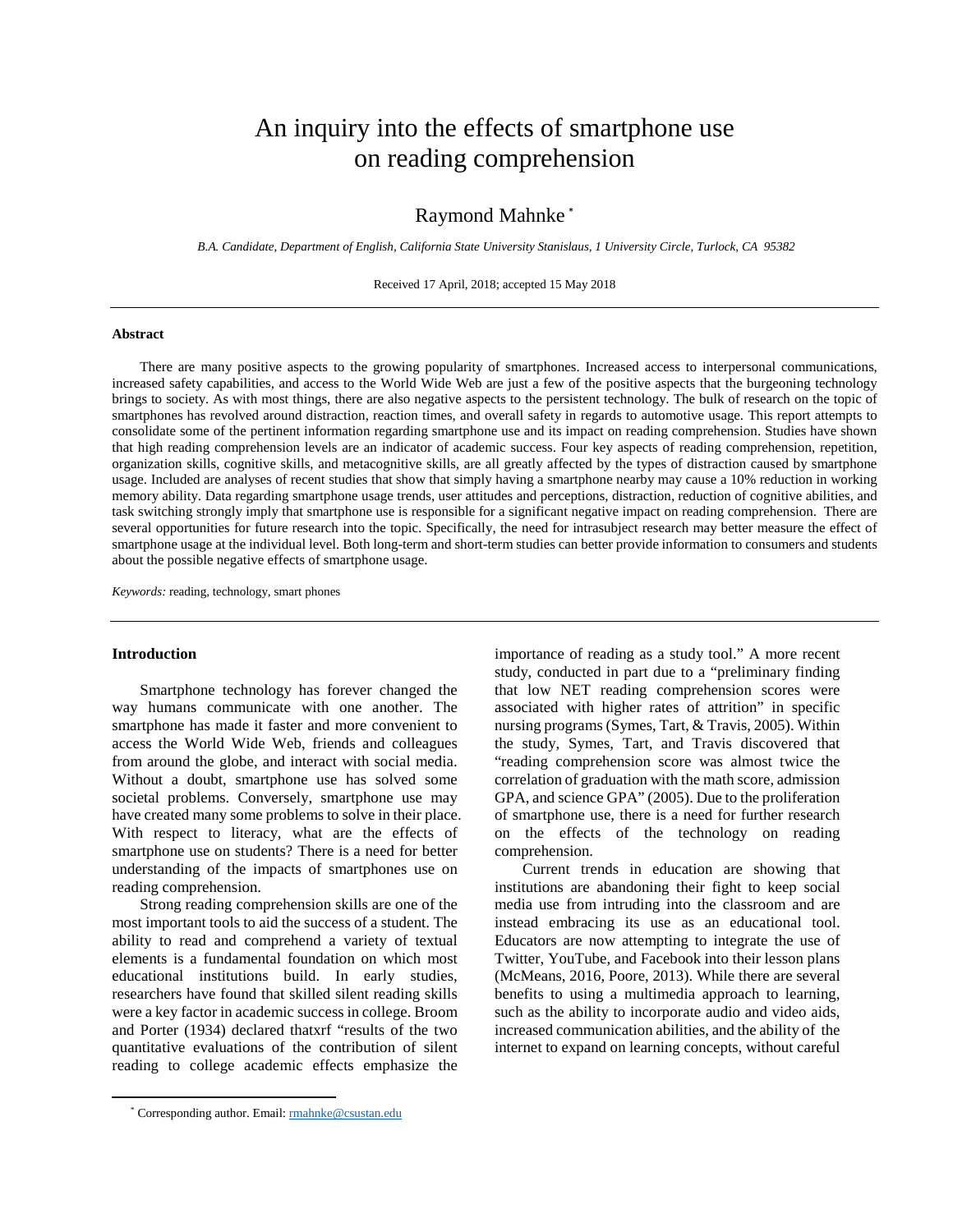implementation, social media as an educational tool can be more distractive than effective (Poore, 2013).

There is data that suggests that, when given the chance, most students would prefer access to their smartphone during class (Grinols & Rajesh, 2014). Many of the students underestimated their own ability to focus on their academic tasks effectively while in the classroom with many smartphones in use (Grinols & Rajesh, 2014). As social media and smartphones become a larger part of the learning process, it would be beneficial to fully understand the level of impairment that multitasking or task switching that this technology is having on students.

While reading is a universal skill, the type of text being read may change the specific techniques that a reader may employ. Various types of text such as science, mathematics, history, literature, and philosophy each require their own suitable reading speed, repetition of reading of passages, and knowledge of vocabulary to properly comprehend. Four key subsets of skills are useful in forming proper study habits. Repetition, or rehearsal, of information, both in absorption via reading and in expression via notetaking or vocal expression, aids in the storage of information in long-term memory for later recall. Organizational-based study skills allow students to set aside adequate time, in a proper environment, to reduce the number and intensity of distractions from studying. Cognitive study skills allow the new information to become associated with existing information already stored in long-term memory. Finally, metacognitive skills allow the student to apply the information in the correct time and place (Gettinger & Seibert, 2002). Unfortunately, smartphone use has the ability to interfere with all four subgroups of study skills.

There is alarming data that suggest that most college students do not recognize smartphone use as reading (Nadelson et al., 2013). A majority of participants did not consider text messaging, social media and gaming as reading activities (Nadelson et al., 2013). With students oblivious to the fact that they are reading while using a smartphone, the habits of multitasking and task switching will proliferate.

Mokhtari, Reichard and Gardner (2009) demonstrated that college students are spending a large percentage of their time using the internet. Participants reported spending an average of 2.47 hours per day using the internet, 2.17 hours per day engaged in academic reading, and just 1.14 hours per day engaged in recreational reading (Mokhtari, et al., 2009). The study also found that 85% of participants classified using the internet as an enjoyable experience (Mokhtari, et al., 2009). As smartphones provide mobile and

l

immediate access to the internet, the opportunity for students to choose the internet over academic reading is present at all times.

Unfortunately, the Mokhtari, Reichard, and Gardner (2009) study did not take into account the effects of multitasking or task switching.<sup>[1](#page-1-0)</sup> The negative effects of task switching are discussed by Rogers, Monsell, and Hunt (1995). Participants who engaged in task switching needed time to readjust the mental control setting that dictated the rules for completing the task as well as dealing with the effects of errors caused by attempting a new task while still using outdated mental rule sets. Two of the largest negative effects of task switching are an increase in overall time to complete all tasks and an increase in errors (Weinschenk 2012).

David and colleagues (2015) discovered that college students who multitask prefer to utilize music, text messaging, and social media. Of those surveyed the participants who self-reported high levels of addictiveness to their smartphone also reported a high amount of multitasking while engaging in academic reading (David et al., 2015). The trend of smartphone use in an academic setting is implied in a study of pharmaceutical students' use of social media in the classroom (Weiler, et al., 2015). Participants reported spending an average 8.46 minutes of a typical 50-minute class on a social media platform (Weiler, et al., 2015). The same study showed that 47% of participants agreed or strongly agreed that social media is a distraction while studying at school (Weiler, et al., 2015). The percentage of participants increased to 56.3% when agreeing or strongly agreeing that social media is a distraction while studying at home. While Weiler and colleagues focused on social media rather than the platform of smartphones, social media access is a key feature of smartphones.

Working memory has been shown to be a key component of reading comprehension. As we read items, the information from the reading is placed into working memory until it can be properly stored into long term memory for recall (McVay, Kane, & Gauthier 2012). Distraction, while information is in working memory is a key cause for improper long term storage. McVay, Kane, and Gauthrier (2012) establish a strong link between working memory, attention control and reading comprehension. Interruption experiments using various methods have been consistent in showing that reading comprehension is negatively impacted. The types of interruption have includes mathematical problems, unrelated text passaged, and pressing a key on a keyboard (Foroughi, Werner, Barragán, Boehm-Davis,

does not exist. When an individual is multitasking they are essentially performing task switching at a very rapid pace.

<span id="page-1-0"></span><sup>&</sup>lt;sup>1</sup> Multitasking is defined as performing two or more tasks simultaneously while task switching is defined as the immediate switching of one task to another. It is believed that true multitasking